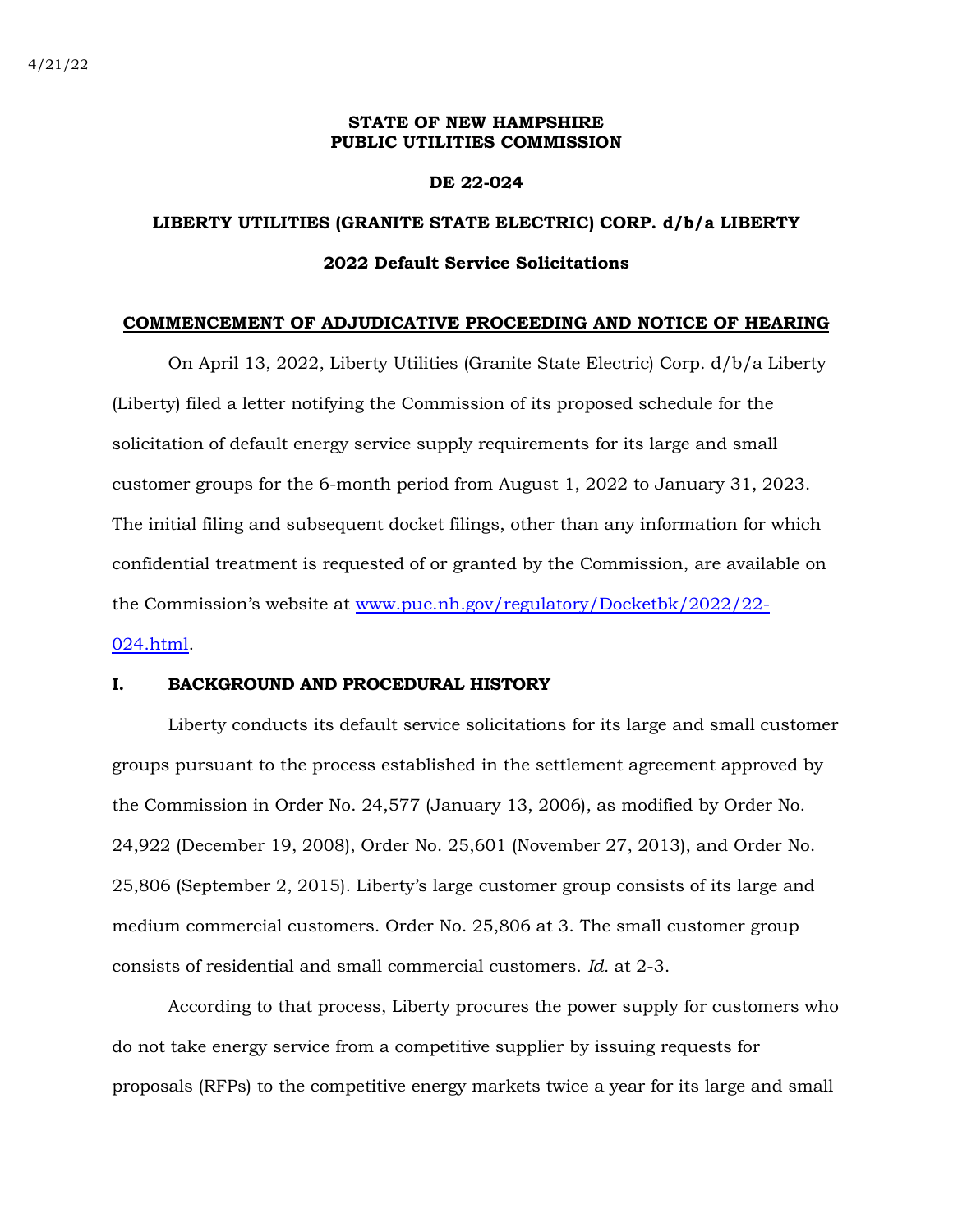customer groups. *See id.* at 5-6. The RFPs solicit 100 percent of power supply requirements for each customer group for two 6-month periods, one beginning February 1 and the other beginning August 1. *See id.* at 2-3, 6. Liberty solicits power supply for its large customer group in two consecutive 3-month blocks and then establishes a monthly rate that varies each month. *Id.* at 2-3. It procures energy service for a 6-month period at a fixed rate for its small customer group. *Id.*

Liberty's April 13, 2022 filing indicated that it plans to issue its RFP on May 1, 2022. It has requested the Commission to issue an order approving the solicitation process and resulting rates by June 20, 2022 for service to begin on August 1, 2022.

### **II. ISSUES PRESENTED**

The filing presents, *inter alia,* the following issues: whether Liberty's power supply procurement is consistent with Order No. 24,577 (January 13, 2006), as modified by Order No. 24,922 (December 19, 2008), Order No. 25,601 (November 27, 2013), and Order No. 25,806 (September 2, 2015), as well as RSA 374-F:3, V(c)-(e); and whether the resulting rates are just and reasonable as required by RSA 374:2, and RSA 378:5 and :7. Accordingly, an adjudicative proceeding will be convened to address these issues.

The Commission will be conducting any hearings scheduled in this matter in person. The Commission will consider requests to conduct hearings using a hybrid format to permit remote participation by a specific individual only if the Commission has determined that a sufficient reason has been provided for why that individual would be unable to attend in person. Any party requesting that a specific individual be permitted to participate remotely should file a written request with the Commission's Clerk's Office no later than fifteen (15) days prior to the prehearing conference or hearing date. If the Commission determines that one or more individuals will be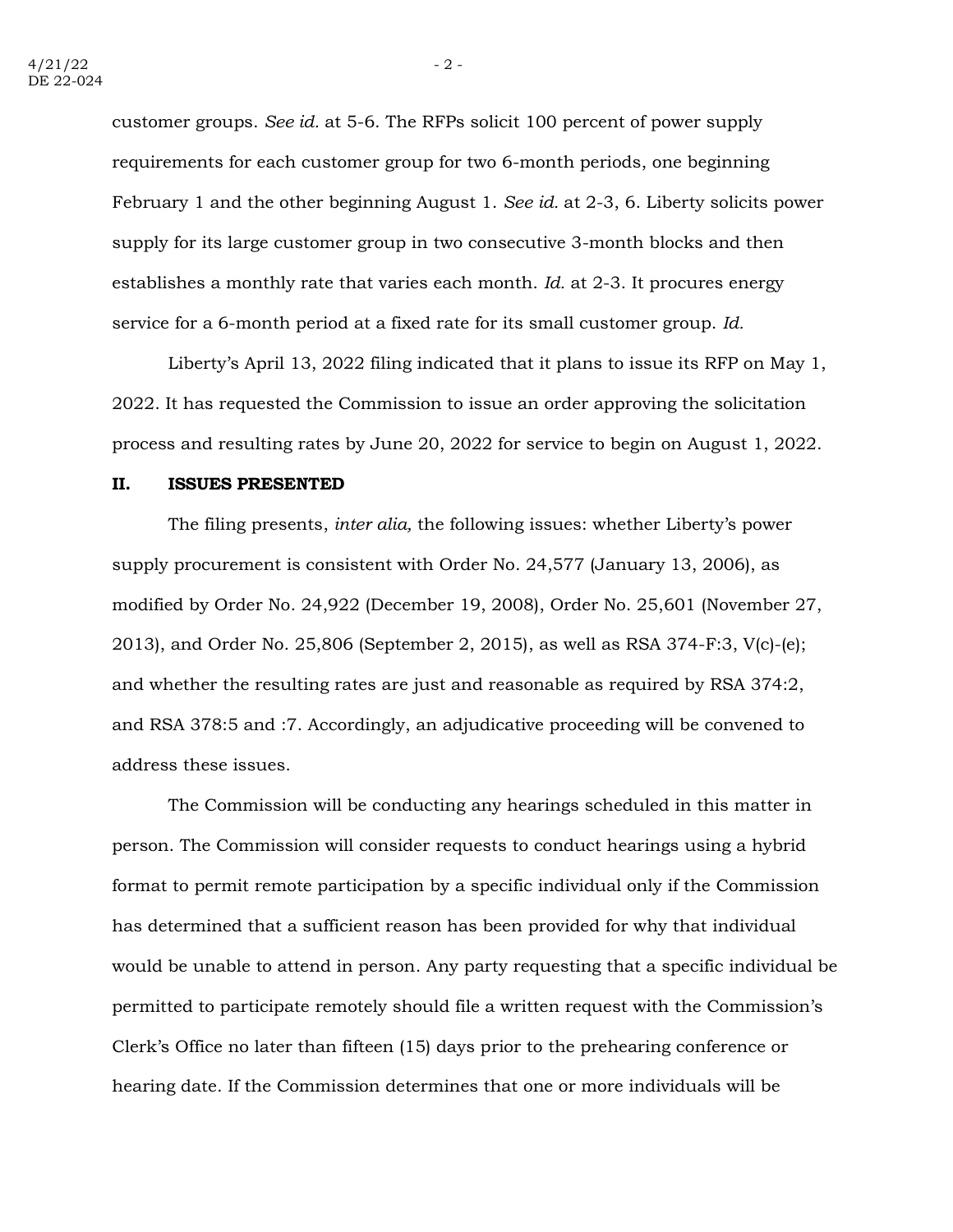permitted to appear remotely, then individuals in the Commission's hearing room, including the Commissioners, will be broadcast on a web-enabled platform.

### **Based upon the foregoing, it is hereby**

**ORDERED**, that an adjudicative proceeding be commenced for the purpose of reviewing and resolving the foregoing issues pursuant to RSA chapter 541-A, RSA 374-F:3, V(c)-(e), RSA 374:2, and RSA 378:5 and :7, and the Commission's procedural rules; and it is

**FURTHER ORDERED**, that the Commission will hold a hearing in this matter at its offices located at 21 S. Fruit St., Suite 10, Concord, New Hampshire, on June 14, 2022, at 1:30 p.m. Three hours shall be allotted for this hearing; and it is

**FURTHER ORDERED**, that any entity or individual may petition to intervene and seek to be admitted as a party in this proceeding. Each party has the right to have an attorney represent the party at the party's own expense; and it is,

**FURTHER ORDERED**, that, consistent with N.H. Admin. R., Puc 203.17 and Puc 203.02, any entity or individual seeking to intervene in the proceeding shall file with the Commission a petition to intervene with copies sent to Liberty and any other parties on the service list, on or before May 23, 2022. The petition shall state the facts demonstrating how the petitioner's rights, duties, privileges, immunities, or other substantial interests may be affected by the proceeding, consistent with N.H. Admin. R., Puc 203.17; and it is

**FURTHER ORDERED**, that any party objecting to a petition to intervene make said objection on or before June 2, 2022; and it is

**FURTHER ORDERED**, that parties shall file any proposed exhibits, written testimony, motions, or other documents intended to become part of the record in this proceeding with the Commission. Pursuant to the secretarial letter issued on March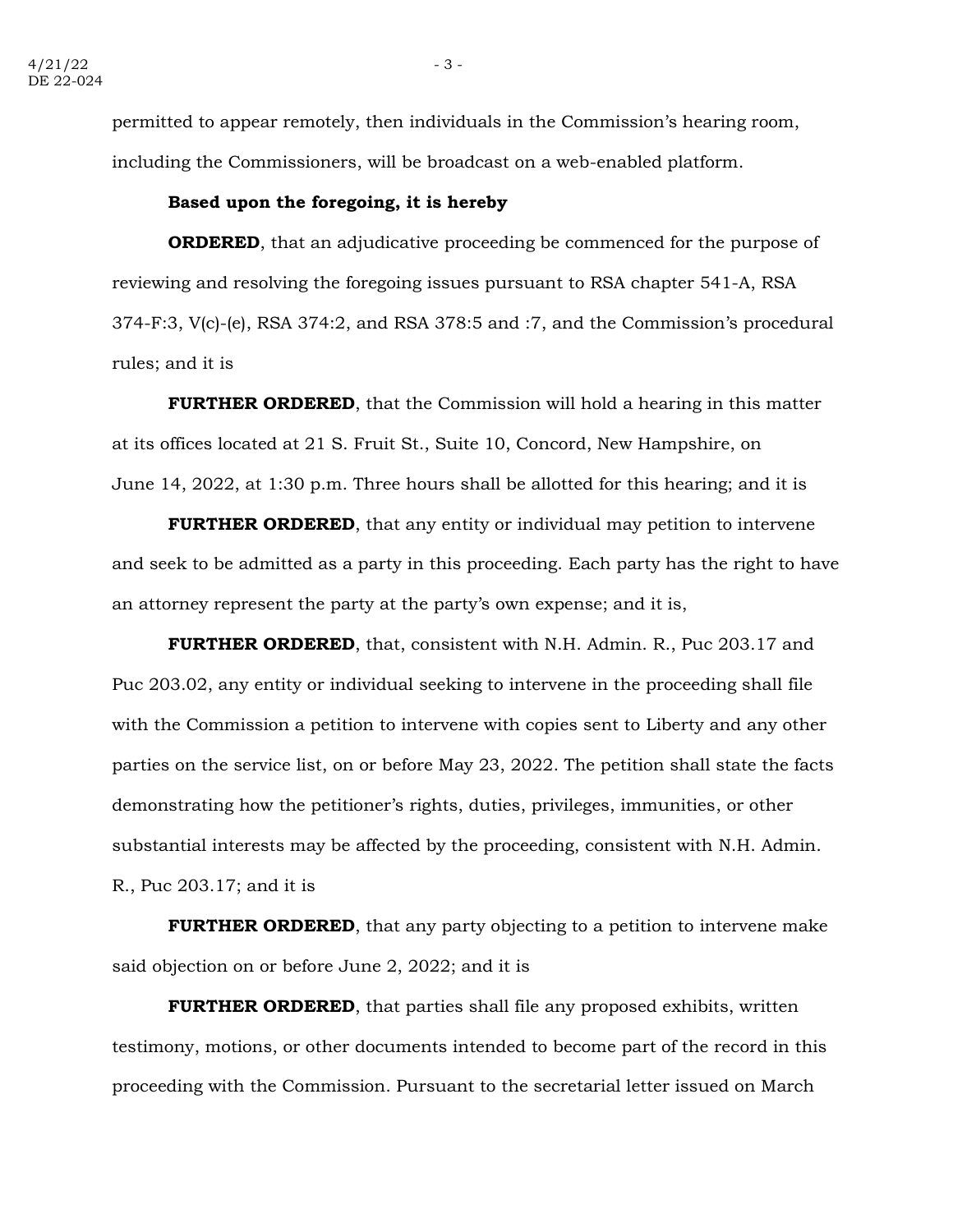17, 2020, which is posted on the Commission's website at

[https://www.puc.nh.gov/Regulatory/Secretarial%20Letters/20200317-SecLtr-Temp-](https://www.puc.nh.gov/Regulatory/Secretarial%20Letters/20200317-SecLtr-Temp-Changes-in-Filing-Requirements.pdf)[Changes-in-Filing-Requirements.pdf,](https://www.puc.nh.gov/Regulatory/Secretarial%20Letters/20200317-SecLtr-Temp-Changes-in-Filing-Requirements.pdf) all Commission rules requiring the filing of paper copies are suspended until further notice. Parties may elect to submit any filing in electronic form unless otherwise ordered by the Commission. Filings will be considered filed as of the time the electronic copy is received by the Commission; and it is

**FURTHER ORDERED**, that routine procedural inquiries may be made by contacting the Commission's Clerk's Office at (603) 271-2431 or [ClerksOfffice@puc.nh.gov.](mailto:ClerksOfffice@puc.nh.gov) All requests to the Commission should be made in a written pleading filed with the Commission. Unless otherwise authorized by law, *ex parte* communications are prohibited; and it is

**FURTHER ORDERED**, that pursuant to N.H. Admin. R., Puc 203.12, Liberty shall notify all entities and individuals desiring to be heard at this hearing by publishing a copy of this order of notice on its website no later than two business days after the date of issue, such publication to be documented by affidavit filed with the Commission on or before May 3, 2022. In addition, the Clerk shall publish this order of notice on the Commission's website no later than two business days after the date of issue; and it is

**FURTHER ORDERED,** that any hearings in this matter shall be conducted in accordance with the attached hearing guidelines.

So ordered, this twenty-first day of April, 2022.

 $S/NIEU$   $C$   $(1000000)$ 

Daniel C. Goldne Presiding Officer Chairman